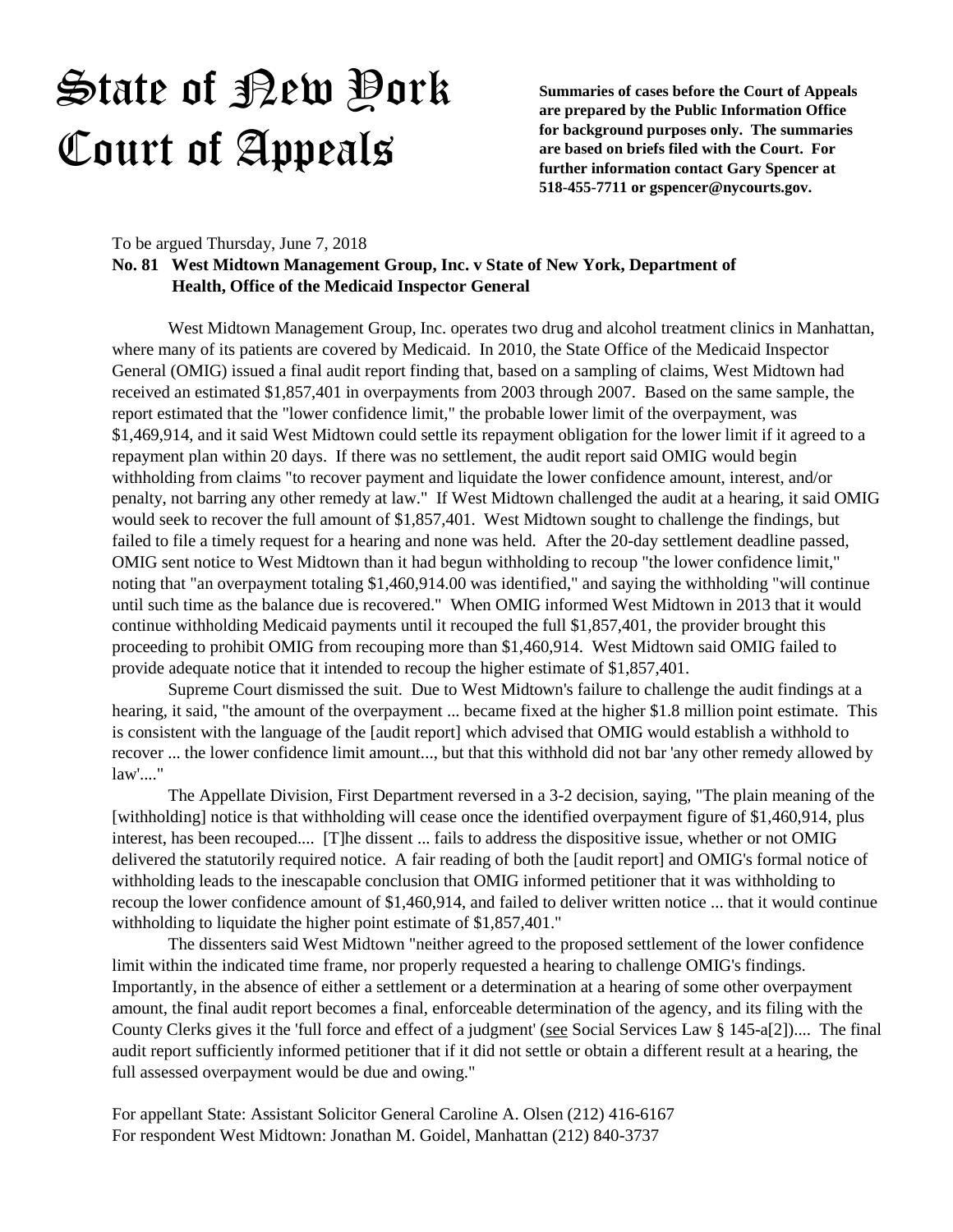**Summaries of cases before the Court of Appeals are prepared by the Public Information Office for background purposes only. The summaries are based on briefs filed with the Court. For further information contact Gary Spencer at 518-455-7711 or gspencer@nycourts.gov.**

#### To be argued Thursday, June 7, 2018 **No. 82 Matter of Waite v Town of Champion**

This case arose under General Municipal Law article 17-a, "The New NY Government Reorganization and Citizen Empowerment Act," which was enacted in 2009 to provide a simpler means for citizens and local officials to dissolve or consolidate outdated and inefficient government entities. In August 2014, residents of the Champion Fire Protection District (CFPD) in the Town of Champion, Jefferson County, initiated a proceeding to dissolve the district by filing a petition to hold a referendum on the issue. Supporters apparently wanted to replace the "fire protection district," which is controlled by the Town Board and financed with taxes imposed by the Board, with a "fire district," which is a separate political subdivision governed by an independently elected fire commission. The referendum was held in December 2014 and a majority of residents voted for dissolution, triggering the Town's duty under the statute to prepare an "elector initiated dissolution plan."

Under the plan the Town Board adopted in August 2015, the CFPD would be dissolved and replaced with two newly created fire protection districts, which together covered the same geographic area as the CFPD. Five residents brought this proceeding to void the Town's plan, arguing that it had failed to dissolve the CFPD as required by the statute and instead merely divided the CFPD into two new fire protection districts, which the Town would continue to control. They also sought an order directing the Town to adopt a new dissolution plan that "does not involve the existence of a fire protection district."

Supreme Court dismissed the suit, saying the Town "followed the appropriate steps here. I won't say it's the appropriate action or not. Maybe the best way to provide fire protection is through a fire district, not a fire protection district, but that's the job of the elected officials to decide and that's what they did. And, obviously, the petitioners disagree with that, but the procedures that they had to follow were followed, so the court is going to dismiss the petition."

The Appellate Division, Fourth Department affirmed, saying the Town "complied with the statute.... The majority of electors voted for dissolution of the [CFPD], and [the Town] consequently fulfilled its duty of devising a dissolution plan.... Petitioners failed either to attain the requisite number of signatures to challenge the dissolution plan by referendum..., or to petition for the establishment of a fire district...."

The petitioners argue that "mere compliance with the process of dissolution cannot excuse an illegal and ineffective plan;" and they contend the Town's plan "is unlawful as it did not accomplish and complete the dissolution of the Fire Protection District." They say, "The Legislature did not intend to permit [the Town's] Elector Initiated Dissolution Plan to recreate the same type of local government entity that the residents just voted to dissolve.... A true dissolution would remove [the Town's] control over the fire protection district and form a different type of local government entity over which the town has no control, such as a fire district or joint fire district. A true dissolution would remove the town's liability for the negligence of the Department which provides fire protection within such area."

For appellants Waite et al: Bradley M. Pinsky, Syracuse (315) 428-8345 For respondent Town: Robert J. Slye, Watertown (315) 786-0266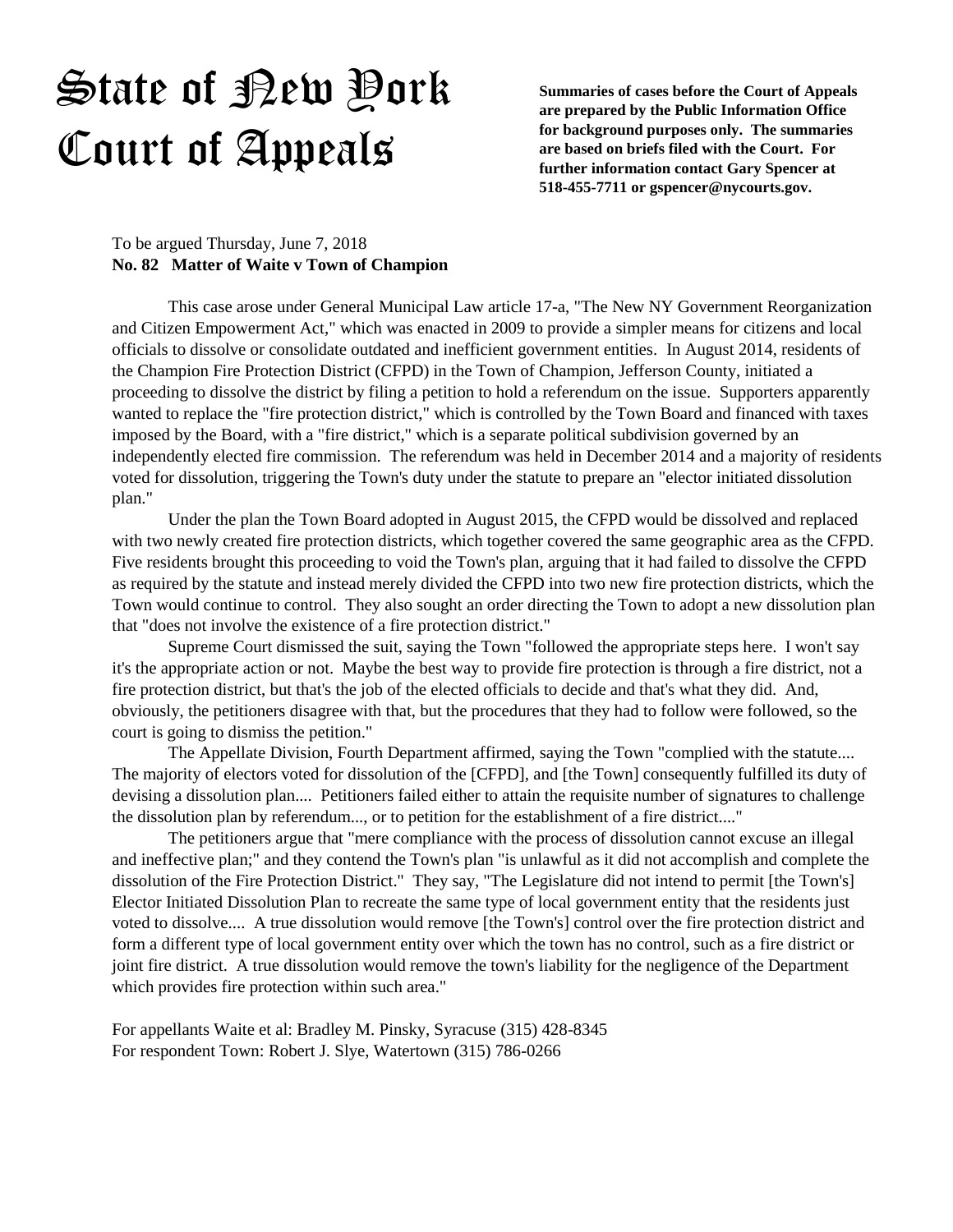**Summaries of cases before the Court of Appeals are prepared by the Public Information Office for background purposes only. The summaries are based on briefs filed with the Court. For further information contact Gary Spencer at 518-455-7711 or gspencer@nycourts.gov.**

To be argued Thursday, June 7, 2018 **No. 83 People v William Harris**

William Harris was arrested at his Brooklyn apartment after he fought with his girlfriend in 2013. Officers found two crack pipes in his pockets. He was tried on various misdemeanor charges at a bench trial in Criminal Court. At the close of proof, the trial judge announced that he would not hear closing arguments from the attorneys. Defense counsel did not object. The court immediately rendered a verdict finding Harris guilty of attempted criminal possession of a controlled substance in the seventh degree, not guilty of the remaining counts, and sentenced him to three months in jail.

On appeal, Harris argued that the trial court's refusal to allow summations violated his constitutional right to the assistance of counsel. He relied on Herring v New York (422 US 853 [1975]), which held that the "right of a defendant to be heard through counsel necessarily includes his right to have his counsel make a proper argument on the evidence and applicable law in his favor" and ruled that CPL 320.20, governing bench trials in superior court, was unconstitutional to the extent it provided that a court "may in its discretion" allow summations. The State Legislature responded by amending the statute to state that superior courts "must permit the parties to deliver summations." However, the Legislature did not adopt a similar amendment to CPL 350.10, which governs bench trials in local criminal courts such as this one, and it still provides that a court "may in its discretion permit the parties to deliver summations."

The Appellate Term for the 2nd, 11th and 13th Judicial Districts affirmed, ruling Harris's claim was unpreserved for appellate review because his attorney was present when the court refused to allow summations and did not object. "[T]o the extent that defendant's claim can be considered an implicit constitutional challenge to CPL 350.10..., that contention is likewise unpreserved," it said.

Harris argues that, under Herring, "Complete deprivation of the right to summation ... is a 'structural error' that requires reversal without any inquiry into whether the error was harmless." To the extent that CPL 350.10 "continues to grant discretion to deny the opportunity to present a closing argument in criminal trials, it is unconstitutional." As for preservation, he says, "The right to summation is a core component of the Sixth Amendment right to counsel, and it should not lightly be deemed waived. Where ... the court, contrary to its previous statements, unexpectedly declared it would not hear summations and then immediately rendered a verdict, the defense did not have a meaningful opportunity to object. Under the circumstances, preservation was neither realistic nor required."

The prosecution says, "Before rendering a verdict, the trial court stated that it had decided not to hear summations, and the court thereby afforded defense counsel a meaningful opportunity to object if she wanted to present a summation. Because counsel did not register a protest at that time, defendant's claim ... is unpreserved for appellate review and beyond the review of this Court. Moreover, under the circumstances, counsel's silence constituted an implicit waiver of the opportunity to give a summation."

For appellant Harris: Daniel P. Schumeister, Manhattan (212) 715-9100 For respondent: Brooklyn Assistant District Attorney Rebecca L. Visgaitis (718) 250-3260